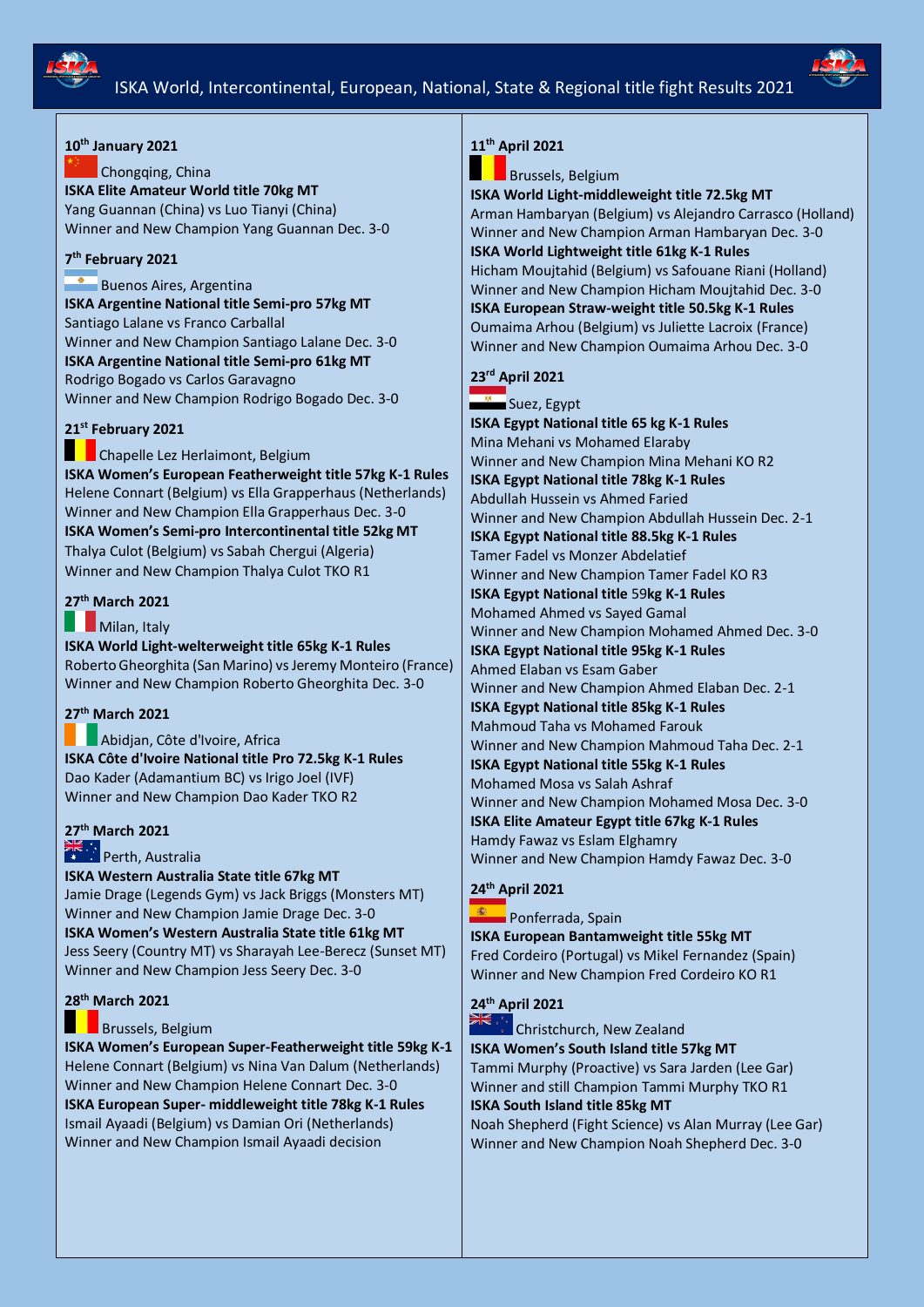### **1 st May 2021**

### Tianjin, China

**ISKA Elite Amateur Chinese National title 59kg K-1 Rules** Guo Jiewei (Quanshengshidai FC) vs Wang He (Jutao FC) Winner and New Champion Guo Jiewei Dec. 3-0

## **7 th May 2021**

Cairo, Egypt

**ISKA Egypt National title 70kg K-1 Rules**  Abdallah Naji vs Ahmed Abu Elamym Winner and New Champion Abdallah Naji KO R2 **ISKA Egypt National title 100 kg K-1 Rules**  Essam Gaber vs Sameh Hemida Winner and New Champion Essam Gaber KO R1 **ISKA Egypt National title 63.5kg K-1 Rules**  Mostafa Nour Eldin vs Mohamed Ebrahem Winner and New Champion Mostafa Nour Eldin Dec. 3-0

## **23rd May 2021**

**ZIN** Liverpool, England UK

**ISKA Northern Area Cruiserweight Title 85kg MT** Mateusz Rydzic (PCS) def. Paul Nolan (Titanium) TKO R4 **ISKA Northern Area Lightweight Title 61kg MT** Ben Kyffin def. Ijaz Aslam (Team 2tech) Dec. 3-0 **ISKA Cadet Elite Amateur World title 50.5kg MT** Zak Jarvis (U/ground) def. Marc Campbell (Masda) Dec. 2-1

## **29th May 2021**

León, Guanajuato, Mexico

**ISKA Cadet Elite Amateur State title U18 K-1 Rules**  Cesar Rodríguez (Nak Muay Ban) vs Jonathan Jiménez (Rude) Winner and New Champion Cesar Rodríguez Dec. 3-0

## **12th June 2021**

Le Creusot, France

**ISKA World Welterweight title 67Kg OR** Jamal Wahib (France) vs Olivier Lagarrigue (France) Winner and New Champion Jamal Wahib decision **ISKA European Super-welterweight title 70kg OR** Guerric Billet (France) vs Jairo Diaz (Spain) Winner and New Champion Guerric Billet Dec. 3-0

## **12th June 2021**

### Lvov, Ukraine

**ISKA Ukraine National Semi-pro title 59 kg K-1 Rules** Bashirov Tural (Melitopol) vs Musrailov Bilal (Kremenchuk) Winner and New Champion Bashirov Tural KO R2 **ISKA Ukraine National Semi-pro title 70 kg K-1 Rules** Lytvynov Ivan (Kherson) vs Ozerov Valentyn (Mykolaiv) Winner and New Champion Ozerov Valentyn Dec. 3-0 **ISKA Ukraine National Semi-pro title 75 kg K-1 Rules** Andreiev Viacheslav (Kremenchuk) vs Lytvynenko Andrii (Lvov) Winner and New Champion Andreiev Viacheslav Dec. 3-0 **ISKA Ukraine Elite Amateur National title 60kg SC** Hreshko Rostyslav (Iv. Frankivsk) vs Lysytsia Maksym (Chernihiv) Winner and New Champion Hreshko Rostyslav Dec. 3-0 **ISKA Ukraine Elite Amateur National title 80kg SC** Chudovskyi Oles (Lviv) vs Parfonov Ruslan (Kharkiv) Winner and New Champion Chudovskyi Oles Dec. 3-0

## **12th June 2021**

Mosgiel, New Zealand

**ISKA New Zealand National Light-welterweight title 65kg**  Nic Aratema (Hammerhead) vs Dominic Reed (Lee Gar) Winner and New Champion Dominic Reed Dec. 3-0 **ISKA South Island Light-cruiserweight title 85kg K-1 Rules** Chase Reihana Haley (Hammerhead) vs Reis Karena (Gore) Winner and New Champion Chase Reihana Haley KO R3

## **26th June 2021**

**Menton, France** 

**ISKA European Featherweight title 57Kg FR** Luc Genieys (France) vs Alban Bakija (Belgium) Winner and New Champion Luc Genieys KO R1

## **26th June 2021**

Persan, France

**ISKA Heavyweight World title 100 Kg OR** 

Fabrice Gnedre (France) vs Bartlomiej Paszczyk (Poland) Winner and New Champion Fabrice Gnedre KO R1

## **27th June 2021**

 $\bar{\bar{\mathsf{E}}}$  New York, USA

**ISKA Elite Amateur New York State title 67kg K-1 Rules** Rene Ducos (Port Jefferson) vs Nick Quattrock (New Jersey) Winner and New Champion Rene Ducos Dec. 2-1

## **27th June 2021**

St Martin en Haut, France **ISKA Women's World Atom-weight title 48Kg FC** Emilie Machut (France) vs Simona Di Dio Martello (Italy) Winner and New Champion Simona Di Dio Martello Dec. 2-1

## **9 th July 2021**

Cairo, Egypt **ISKA Egypt National title 61kg K-1 Rules**  Emad Arafa vs Mohamed Ali Winner and New Champion Emad Arafa Dec. 2-1 **ISKA Egypt National title 75kg K-1 Rules**  Tarek Abdullah vs Eslam Gadallah Winner and New Champion Tarek Abdullah KO R1 **ISKA Egypt National title 57kg K-1 Rules**  Ahmed Abdelwahed vs Ahmed Elsyaed Winner and New Champion Ahmed Abdelwahed KO R2

## **10th July 2021**

Edolo, Italy

**ISKA World Super-featherweight title 59kg OR** Salvotore Castro (Italy) vs Lander Ripodas (Spain) Winner and New Champion Lander Ripodas TKO R4 **ISKA World Welterweight title 67kg MT** Alex Ajouatsa (Italy) vs Jamal Wahib (France) Winner and New Champion Alex Ajouatsa Dec. 3-0 **ISKA World Super-lightweight title 63.5kg OR** Hamid Najafi (Germany) vs Luca D'Isanto (Italy) Winner and New Champion Luca D'Isanto TKO R3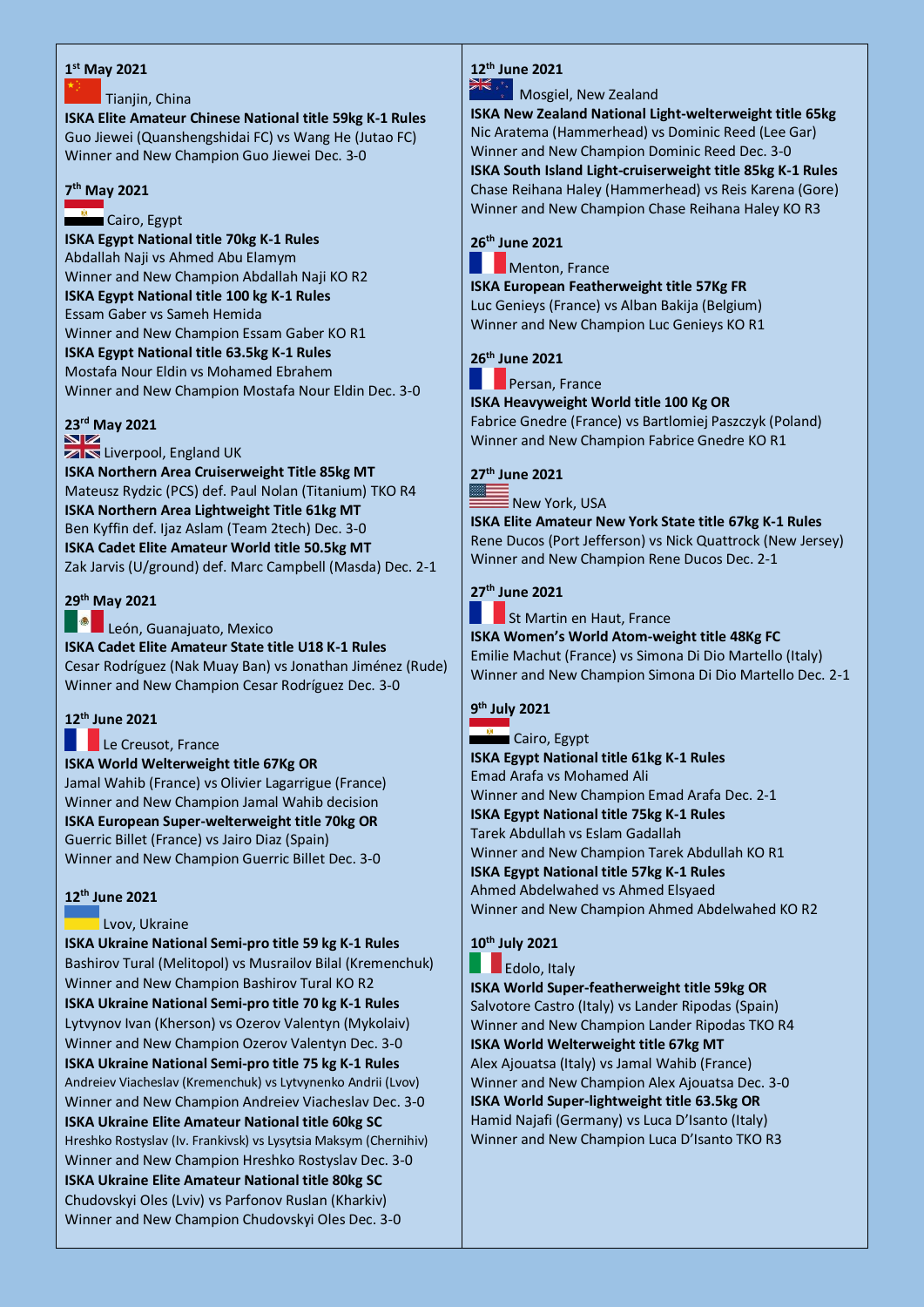### **10th July 2021**

#### $\bar{\bar{\mathsf{E}}}$  New York, USA

#### **ISKA Pro New York State title 65kg K-1 Rules**

Rick Schaefer (No Limits) vs Will Cahoun (Clarkesville FC) Winner and New Champion Rick Schaefer Decision 3-0 **ISKA Elite Amateur New York State title 62kg MMA** Pedro Villa (Warrior Nation) vs Kevin Stirling (LAW MMA) Winner and New Champion Pedro Villa Decision 3-0

## **11th July 2021**

#### Nagoya, Japan

**ISKA World Super-lightweight title 63.5kg MT** Shunsuke Oishi (Japan) vs Chachai Maki (Thailand) Winner and New Champion Chachai Maki TKO R3 0:43

## **11th July 2021**

### **ZIN** Sheffield, England UK

**ISKA Elite Amateur Northern Area title 72.5kg K-1 Rules** Lewis Guest (Powers MAC) vs William Kwong (Hella Gym) Winner and New Champion Lewis Guest TKO R2 **ISKA Elite Amateur Northern Area title 88.5kg K-1 Rules** Luke Boden (Powers MAC) vs Matty Hunton (Fight Unit) Winner and New Champion Luke Boden TKO R2

### **16th July 2021**

### Durres, Albania

**ISKA Cadet Amateur Albanian title 55kg K-1 Rules**  Eri Lala (Titans) vs Hysen Kroi (Tempulli I hekurt) Winner and New Champion Eri Lala Decision 3-0

### **17th July 2021**

### Buenos Aires, Argentina

**ISKA Argentine National Light-heavyweight title 81.5kg FR** Daniel Acuña (Punos de Acero) vs Marcos Passo (Inrio Team) Winner and New Champion Daniel Acuña TKO R2

## **21st July 2021**

# Marousi, Greece

**ISKA Balkans Middleweight title 75kg K-1 Rules**  Nikos Papanikolaou vs Stefanos Douvoris Winner and New Champion Nikos Papanikolaou TKO R2

### **24th July 2021**

## **ZIN** London, England

**ISKA Intercontinental Light-welterweight title 65kg MT**  Mo Abdurahman (England) vs Nico Carrillo (Scotland) Winner and New Champion Nico Carrillo TKO R4 **ISKA English Semi-pro title 67kg K-1 Rules** Tom Kirk (ECMMA) vs Callum Haughian (Free) Winner and New Champion Tom Kirk Decision 3-0

## **24th July 2021**

Christchurch, New Zealand **ISKA South Island Light-middleweight title 72.5kg OR** Charlie Baker (Proactive) vs Avery Gordon (MTC) Winner and New Champion Charlie Baker TKO R3 1:45

## **24th July 2021**

◈ Serra, Espirito Santo, Brazil **ISKA Brazilian Super-featherweight title 59kg FC**  Renato Lima vs Mauricio Lemos Winner and new Champion Renato Lima Dec. 3-0 **ISKA Brazilian Super-welterweight title 70kg FR**  Guilherme Santos vs Rodrigo Santos Winner and new Champion Guilherme Santos Dec. 3-0

## **20th August 2021**

Alexandria, Egypt **ISKA Egypt National title 67kg K-1 Rules**  Mahamoud Gamal vs Emad Arrafa Winner and New Champion Mahamoud Gamal Dec. 3-0 **ISKA Egypt National title 81.5kg K-1 Rules**  Ahmed Hamza vs Omar Bamalan Winner and New Champion Ahmed Hamza Dec. 3-0 **ISKA Egypt National title 72.5kg K-1 Rules**  Khaled Bashir vs Ahmed Ashraf Winner and New Champion Khaled Bashir Dec. 3-0 **ISKA Elite Amateur Egypt title 63.5kg K-1 Rules** Mohamed Elsaid vs Aymen hafez Winner and New Champion Mohamed Elsaid Dec. 2-1 **ISKA Elite Amateur Egypt title 70kg K-1 Rules** Abdallah Elsayed vs Hassan Mostafa Winner and New Champion Abdallah Elsayed Dec. 2-1

### **21st August 2021**

● 電 → **Ponferrada, Spain ISKA European Featherweight title 57kg MT**  Silviu Vitez (Spain) vs Diego Silva (Portugal) Winner and New Champion Silviu Vitez Dec. 3-0

## **28th August 2021**

**ZIN** Lincoln, England UK **ISKA English Super-Lightweight title 63.5kg K-1 Rules** Ben Longstaff (Fight Unit) vs Pablo Ben-Drede (Barbarian KB) Winner and New Champion Ben Longstaff TKO R2 **ISKA British Semi-pro title 67kg K-1 Rules**  Tom Kirk (ECMMA) vs Jamie Petch (PCT Gym) Winner and New Champion Jamie Petch KO R2 **ISKA English Semi-pro title 75kg K-1 Rules**  Piotr Panczak (Lincoln FF) vs David Gillian (Jesters) Winner and New Champion Piotr Panczak Dec. 3-0 **ISKA English Semi-pro title 72.5kg K-1 Rules** Mathew Richardson (Contenders) vs Phil Robins (Lincoln FF) Winner and New Champion Mathew Richardson TKO R4

## **18th September 2021**

**Kingaroy, Queensland, Australia ISKA Pro QLD State title +100kg MT** Brendon Collins vs Rob Printz Winner and new Champion Brendon Collins TKO R1 **ISKA Semi-pro QLD State title 70kg K-1** Karolyn Kleinhaar vs Hannah Dalby Winner and New Champion Karolyn Kleinhaar Dec. 3-0 **ISKA Junior QLD State title 40kg JT**  Lincoln Davis vs Alfie Bullock Winner and New Champion Lincoln Davis TKO R1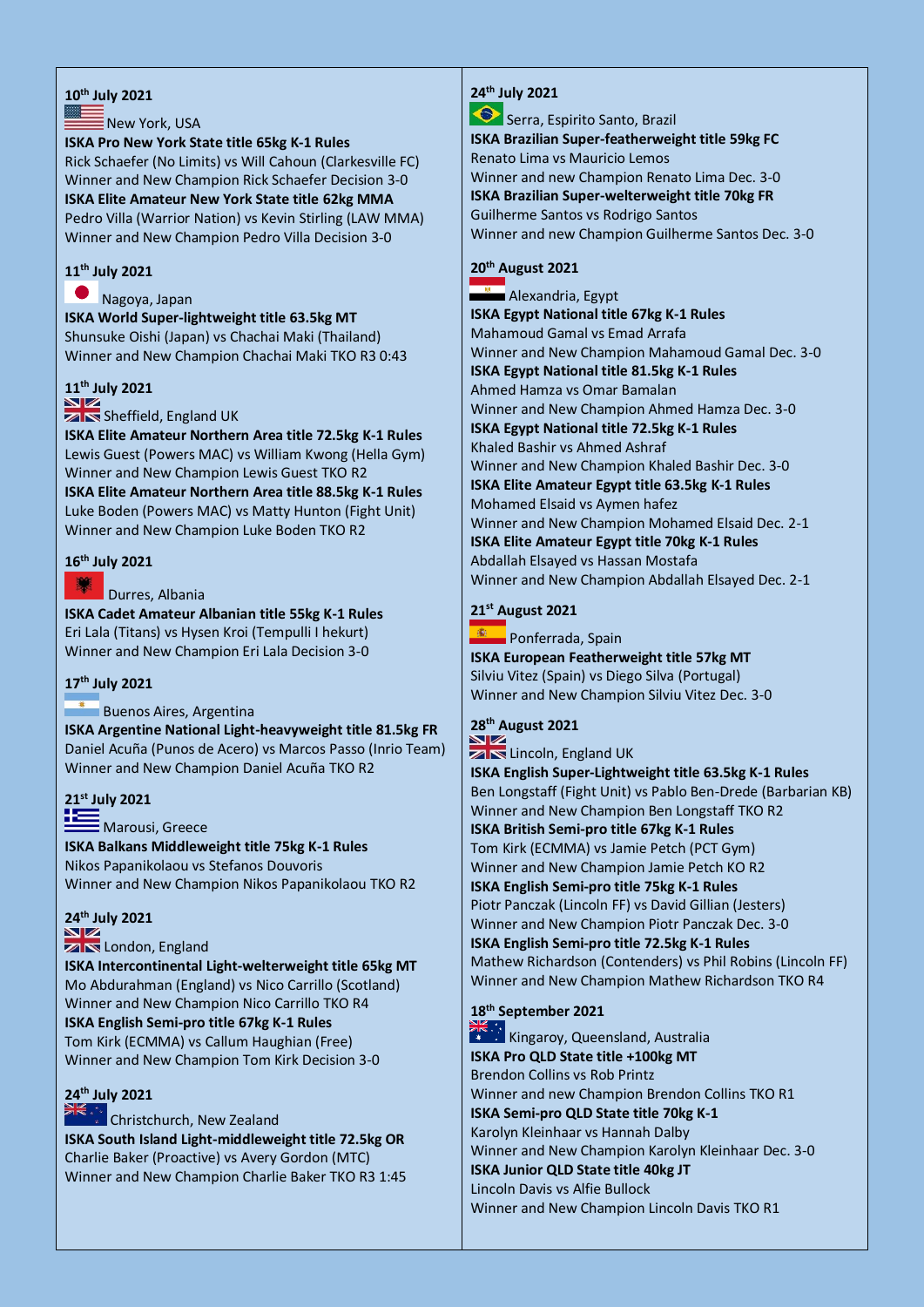### **18th September 2021**

Chernihiv, Ukraine **ISKA Ukraine Chernihiv Elite Amateur title 70kg FR** Zagoruyko Maksym vs Lytvynenko Andriy Winner and New Champion Zagoruyko Maksym Dec. 3-0 **ISKA Ukraine Chernihiv Elite Amateur title 75kg FR** Prymachenko Denys vs Nikitin Maksym Winner and New Champion Nikitin Maksym Dec. 2-1 **ISKA Ukraine Chernihiv Cadet Elite Amateur title 70kg FC** Antonenko Anton vs Mazuk Oleksandr Winner and New Champion Antonenko Anton TKO R1 **ISKA Ukraine Chernihiv Cadet Elite Amateur title 65kg SC** Manzula Andriy vs Moskalenko Yaroslav Winner and New Champion Moskalenko Yaroslav Dec. 3-0 **ISKA Ukraine Chernihiv Cadet Elite Amateur title 45kg FC** Budanov Illia vs Pylypech Georgiy Winner and New Champion Budanov Illia Dec. 3-0

## **19th September 2021**

**ZIN** Sheffield, England UK **ISKA English Semi-pro title +100kg K-1 Rules**  Danny Turton (AGOGE) vs Oliver William Bassil (Watford KB) Winner and New Champion Danny Turton KO R4

### **19th September 2021**

Tangshan City, Hebei Province, China **ISKA China Elite Amateur National title 85kg K-1**  Zhang Fenghao vs Obama Ntutumu Winner and New Champion Zhang Fenghao TKO R2

## **25th September 2021**

**Emerald, Queensland, Australia ISKA Elite Amateur QLD State title 78kg MT** Phil Edwards (Ronin) vs Luke Jones (Elite) Winner and New Champion Luke Jones Dec. 3-0 **ISKA Elite Amateur QLD State title 75kg K-1 Rules** Joe Richards (Mackay) vs Ben Hawks (Fight Fit) Winner and New Champion Ben Hawks Dec. 3-0

## **1 st October 2021**

### Beijing, China

**ISKA China Elite Amateur National title 95kg K-1**  Li Jiayu (Weilai Gym) vs Gao Xueze (Free-agent) Winner and New Champion Li Jiayu TKO R1

### **2 nd October 2021**

### Cork, Ireland

**ISKA Four Nations Flyweight title 53.5kg MT** Aaron McGahey (Ireland) vs Aaron Walker (England) Winner and New Champion Aaron McGahey TKO R4

### **2 nd October 2021**

### **The Troyes, France**

**ISKA Interim World Super-welterweight title 70kg OR** Guerric Billet (France) vs Yunus Kokmaz (Germany) Winner and New Champion Guerric Billet Dec. 3-0 **ISKA African Light-middleweight title 72.5kg K-1 Rules** Mike Ossain (Ivory Coast) vs Marouane Sifi (Tunisia) Winner and New Champion Marouane Sifi Dec. 3-0

## **2 nd October 2021**

### Chengdu, China

**ISKA Semi-pro title qualifying semi-final 63.5kg** Yeerbu Li Kamixi def. Pan Liuhao Dec. 3-0 Huang Guojian def. Rao Jiawei Dec. 3-0 **ISKA Semi-pro title qualifying final 63.5kg** Yeerbu Li Kamixi def. Huang Guojian Dec. 3-0



## Brisbane, Australia

**ISKA Semi-pro QLD State title +100kg K-1 Rules** Cameron Torrens (Canungra MT) vs Josh Gonthier (CBV) Winner and new Champion Josh Gonthier Dec. 3-0 **ISKA Semi-pro QLD State title 81.5kg MT** Luke Jones (Elite) vs Ian Jibson (Apocalypse FC) Winner and new Champion Luke Jones Dec. 3-0

### **2 nd October 2021**

Reutlingen, Germany

**ISKA Women's World Super-lightweight 63.6kg MT** Deniz Batinli (Turkey) vs Martina Steiner (Switzerland) Winner and new Champion Martina Steiner TKO R4

## **2 nd October 2021**

Maoming, China **ISKA Elite Amateur title semi-final 55kg:**  Li Bing Shen def. Lin Zhancong Dec. 3-0 Zhu Zhengliang def. Zheng Guangyu TKO R1 **ISKA Elite Amateur title final 55kg:**  Zhu Zhengliang def. Li Bing Shen TKO R3

## **5 th October 2021**

Tainjin, China

**ISKA Semi-pro Championship of China** 63.5kg Tournament Quarter-finals: Ren Chong def. Wang Nanzhi Dec. 3-0 Peng Weiren def. Yi Shengjie Dec. 3-0 Han Tianxiang def. Yang Zhen Dec. 3-0 Zhang Shuo def. Gao Chuangi Dec. 3-0 63.5kg Tournament Semi-final: Peng Weiren def. Ren Chong Dec. 3-0 Han Tianxiang def. Zhang Shuo Dec. 3-0 63.5kg Tournament Final: Han Tianxiang def. Peng Weiren Dec. 3-0

## **9 th October 2021**

 $\overline{\mathbb{Z}}$  Wolverhampton, England UK **ISKA Semi-pro British title 81.5kg K-1 Rules** Stuart Barrs (UTC) vs Gerald Doran (Lurgan FC) Winner and New Champion Stuart Barrs Dec. 3-0

## **9 th October 2022**

Vila Velha, Espirito Santo, Brazil **ISKA Brazilian Lightweight title 61kg FC** Thiago Luk vs Sergio Souto Winner and New Champion Thiago Luk Dec. 3-0 **ISKA Brazilian Light-welterweight title 65kg FR** Amilcar da Fonseca vs Jorge Almeida Winner and New Champion Amilcar da Fonseca Dec. 3-0 **ISKA Brazilian Super-welterweight title 70kg FC** Douglas Pereira vs Emilio Oliveira Winner and New Champion Douglas Pereir Dec. 3-0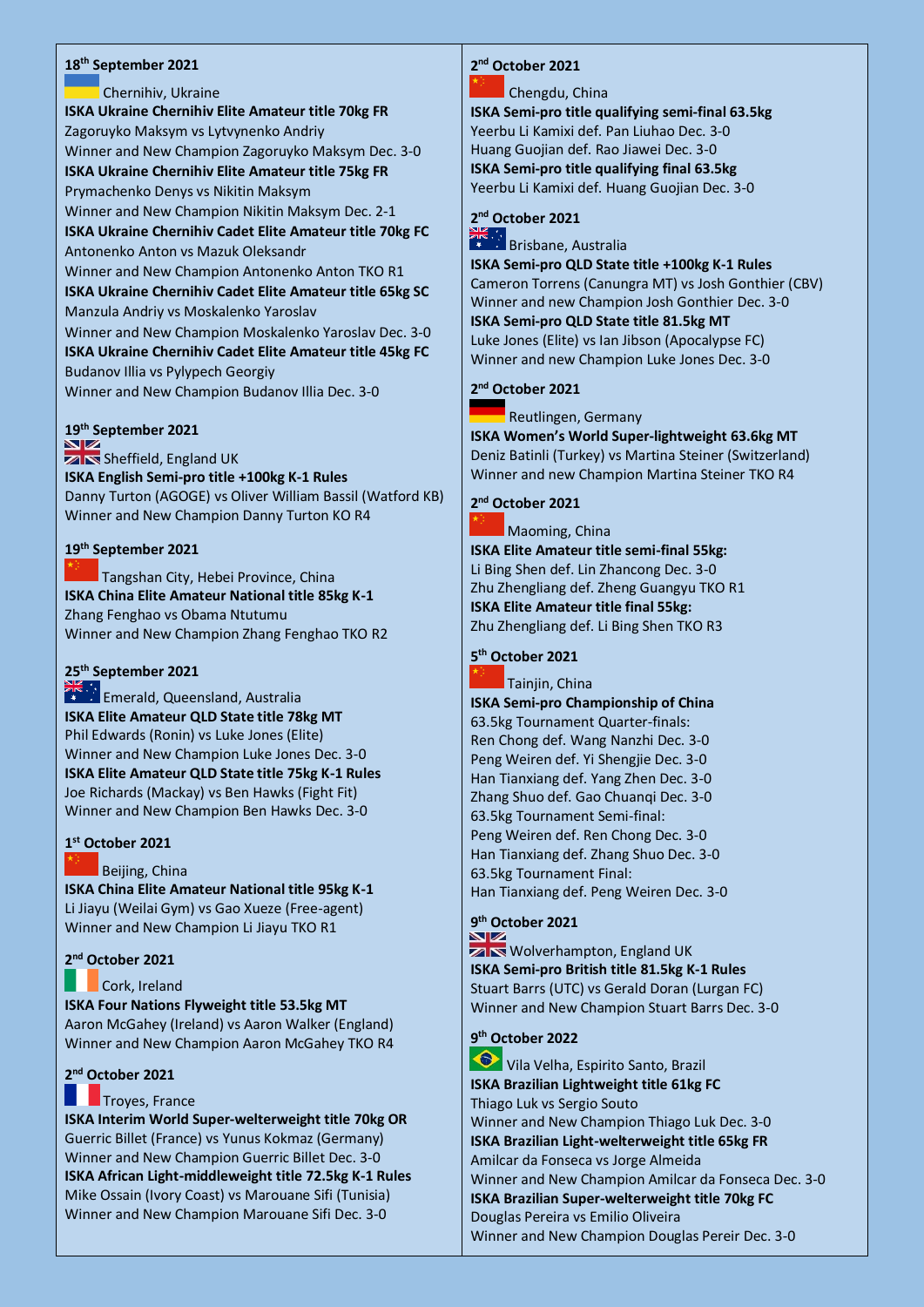## **16th October 2021**

### **Valencienne, France ISKA World Lightweight Title 61Kg K1 Rules** Arthur Meyer (France) vs Hicham Moujtahid (Belgium) Winner and Still Champion Hicham Moujtahid TKO R3 **ISKA World Super-heavyweight Title +100Kg FR** Fabrice Gnedr (France) vs Sofian Laidouni (France) Winner and New Champion Fabrice Gnedr KO R4 **ISKA Women's European Featherweight Title 57kg K-1 Rules**

Sarah Mousadak (France) vs Ella Grapperhaus (Netherlands) Winner and New Champion Sarah Mousadak Dec. 3-0

## **[16](https://www.google.co.uk/url?sa=i&rct=j&q=&esrc=s&source=imgres&cd=&cad=rja&uact=8&ved=0ahUKEwi3xdXpqo7NAhWoLcAKHRQbD_4QjRwIBw&url=https://en.wikipedia.org/wiki/Flag_of_Australia&psig=AFQjCNGi_hNqcoX3F73Pf3HclDgVp9H-fA&ust=1465128420131220)th October 2021**

**Yappoon, Queensland, Australia ISKA Semi-pro QLD State title 75kg K-1 Rules** Ben Hawks (Fight Fit) vs Joe Richards (Mountain Gym) Winner and New Champion Joe Richards TKO R3

### **16th October 2021**

## **Buenos Aires, Argentina**

**ISKA Argentine Cadet Title Semi-Finals 63.5 kg OR** Santiago Fernandez def. Alan Carruega KO R2 Sebastian Fernandez def. Mauro Mamoleti Dec. 3-0 **ISKA Argentine Cadet Title Semi-Finals 63.5 kg OR** Santiago Fernandez def. Sebastian Fernandez Dec. 3-0

### **17th October 2021**

New York, USA

**ISKA World Welterweight title 67kg FC** Bobby Campbell (USA) vs Jason Hinds (Canada) Winner and New Champion Bobby Campbell Dec. 2-1 **ISKA Elite Amateur New York State title 67kg K-1 Rules** Rene Ducos (Port Jefferson) vs Faris Lyle (Brooklyn) Winner and New Champion Rene Ducos Dec. 3-0

## **23rd October 2021**

### Fuzhou, China

**ISKA Women's Semi-pro National title 52kg** Li Yanping vs Geng Chunlei Winner and New Champion Geng Chunlei Dec. 3-0

## **23rd October 2021**

**ZIN** Liverpool, England UK **ISKA English Light-heavyweight Title 81.5kg** Ian Mccowan (Masda) vs Karl Beck (Jaidee) Winner and New Champion Karl Beck Dec. 3-0 **ISKA Northern Area Welterweight Title 67kg** Will Sawyer (Franks) vs Cam Brown (Wijjif) Winner and New Champion Will Sawyer Dec. 3-0 **ISKA Cadet Elite Amateur Northern Area U16 59kg** Phil Zhu (Combat Unit) vs Reece Mcmanus (Alliance) Winner and New Champion Reece Mcmanus Dec. 3-0 **ISKA Elite Amateur Jnr. Thai World title 40kg** Josh Duncan (Masda) vs Mikeil Nawaz (Ronin) Winner and New Champion Mikeil Nawaz Dec. 3-0 **ISKA Elite Amateur Jnr. Thai British title 38kg** Lennon Golby (Nxg) V Laith Zaman (Ronin) Winner and New Champion Laith Zaman Dec. 3-0

## **24th October 2021**

### Fuzhou, China

**ISKA Elite Amateur title semi-final 61kg:**  Liu Fengxian def. Weng Jingyu Dec. 3-0 Dai Hui Xian def. Zhao Zijian Dec. 3-0 **ISKA Elite Amateur title final 61kg:**  Liu Fengxian def. Dai Hui Xian TKO R2

## **24th October 2021**

**ZIN** Sheffield, England UK

**ISKA Commonwealth Super-welterweight title 70kg K-1** Nicilae Pirogan (Powers MAC) vs Jamie Petch (PTC Gym) Winner and New Champion Jamie Petch Dec. 2-1 **ISKA Elite Amateur English National title 88.5kg K-1 Rules**  Luke Boden (Powers MAC) vs Matthew Hunton (Fight Unit) Winner and New Champion Matthew Hunton Dec. 3-0

### **28 th October 2021**

Suzhou, China

**ISKA China Elite Amateur title 81.5kg** Yu Qian vs Tang Run Winner and Still Champion Yu Qian Dec. 3-0

## **30th October 2021**

Dublin, Ireland

**ISKA Irish Light-welterweight title 65kg MT** Erik Hehir (Courage Gym) vs Craig Nolan (Jai Sua) Winner and New Champion Erik Hehir KO R3 **ISKA Elite Amateur Irish title 55kg K-1 Rules** Jack Carroll (Jai Sua) vs Andy Wilders (SBG Tallaght) Winner and New Champion Jack Carroll TKO R2

## **30th & 31st October 2021**

Tianiin, China

**ISKA Semi-pro Championship of China**  59kg Tournament semi-finals: Lu Longshen def. Wang Chaozhi Dec. 3-0 Li Junpeng def. Pan Zihao TKO R2 59kg Tournament Final: Lu Longshen def. Li Junpeng TKO R3

## **30th October 2021**

Trazegnies, Belgium

**ISKA Women's Semi-Pro European title 70kg K-1 Rules** Melody Gillard (Belgium) vs Amandine Falck (France) Winner and New Champion Melody Gillard Dec. 3-0

### **6 th November 2021**

**ZIN** London, England UK

**ISKA World Super-featherweight title 59kg MT** Dylan Burke (England) vs Jose Fernandez (Spain) Winner and New Champion Dylan Burke Dec. 3-0 **ISKA European Cruiserweight title 88.5kg K-1 Rules**  Reon Wong (England, UK) vs Charlie Sikwa (Wales, UK) Winner and New Champion Charles sikwa Dec. 3-0 **ISKA British Middleweight title 75kg MT**  Richard Keeler (Thaitanz) vs Ashley Baldwin (Nomads) Winner and New Champion Ashley Baldwin Dec. 3-0 **ISKA Semi-Pro English title 67kg K-1 Rules** Farren Church (Backstreet) vs Lukas ha (Thai Fighters Ltd) Winner and New Champion Farren Church TKO R2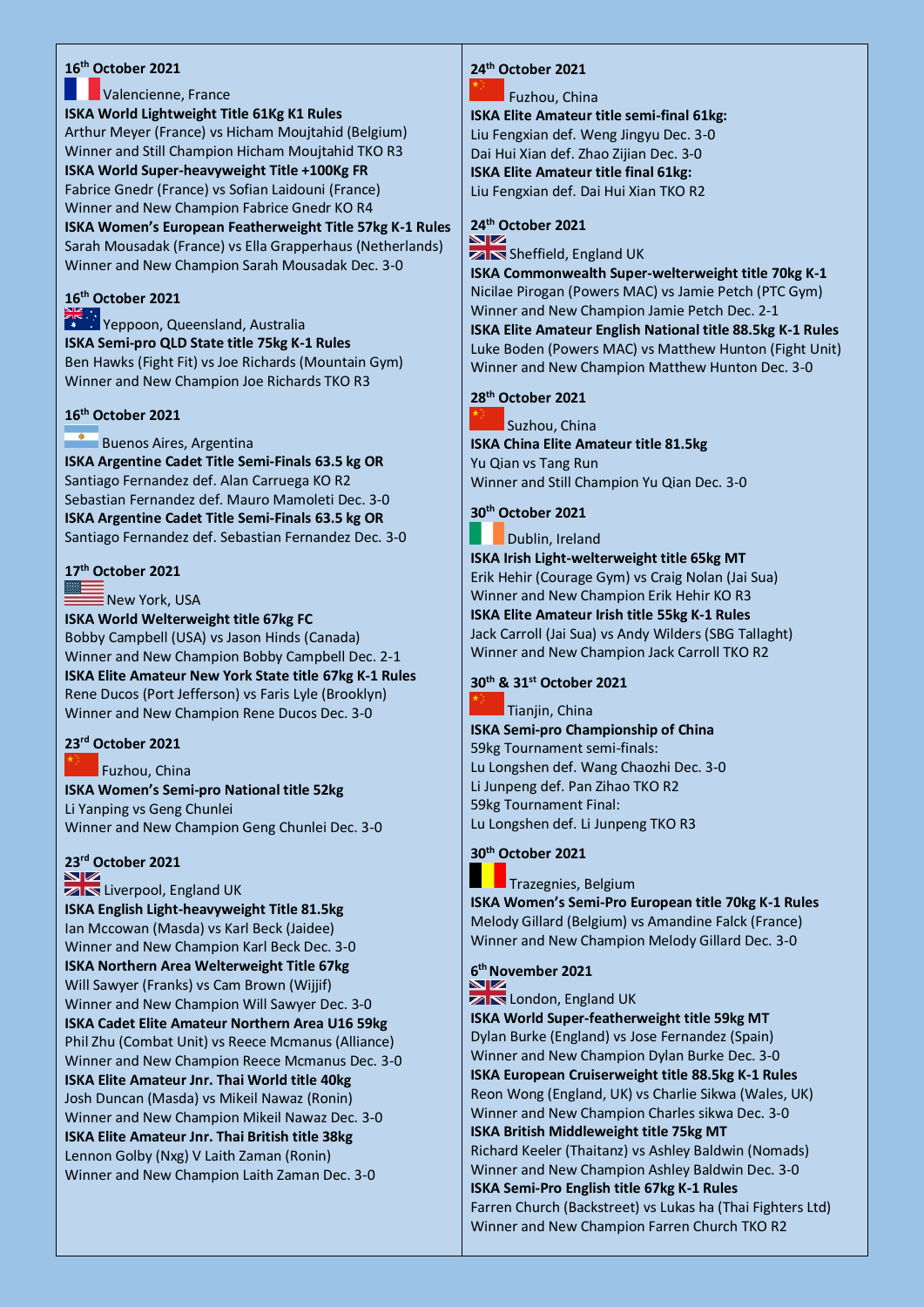### **13th November 2021**

### Copenhagen, Denmark

**ISKA World Light-middleweight title 72.5kg K-1 Rules0** Youssef Assouik (Denmark) vs Karim Guettaf (France) Winner and Still Champion Youssef Assouik KKO R1

### **[13](https://www.google.co.uk/url?sa=i&rct=j&q=&esrc=s&source=imgres&cd=&cad=rja&uact=8&ved=0ahUKEwjA9-_nw7jUAhVCxxQKHSl3DmAQjRwIBw&url=https://en.wikipedia.org/wiki/Flag_of_Portugal&psig=AFQjCNFq4uoOusN5kZLduqV4oz_rmCUZxg&ust=1497364561868577)th November 2021**

#### ۰ Almada, Portugal

**ISKA European Light-cruiserweight title 85kg FR**  Ricardo Fernandes (Portugal) vs Alberto Mendez (Spain) Winner and New Champion Ricardo Fernandes Dec. 3-0

### **13th November 2021**

Unterschleissheim, Germany **ISKA German Heavyweight Title 100kg K-1 Rules** Simon Riedl (Munich) vs Deniz Kirbach (Sindelfingen) Winner and Still Champion Simon Riedl TKO R1

## **13th November 2021**

## Lahti, Finland

**ISKA Women's European Straw-weight 50.5kg MT** Tessa Kakkonen (Finland) vs Silvia La Notte (Italy) Winner and New Champion Tessa Kakkonen Dec.

## **13th November 2021**

### Perth, Australia **ISKA Pro WA State title 70kg MT** Chris Daniels vs Liam O'Connor Winner and New Champion Chris Daniels Dec. 3-0 **ISKA Pro WA State title 61kg MT** Mat Diesal vs Jay Flecther Winner and New Champion Jay Flecther Dec. 2-1 **ISKA Pro Women's WA State title 61kg MT** Jess Seery vs Paris Rose Winner and New Champion Paris Rose Dec. 3-0

## **20th November 2021**

Dublin, Ireland

**ISKA World Lightweight title 61kg MT** Jonathan Haggerty (England) vs Arthur Meyer (France) Winner and New Champion Jonathan Haggerty KO R2 **ISKA European Middleweight Title 75kg MT** Wayne Grant (BTW) vs Alex Akimov (309 PM) Winner and New Champion Alex Akimov KO R2 **ISKA Irish Light-heavyweight Title 81.kg K-1 Rules** Eoin Shiro (SBG) vs Liam Devaney (Thurlas) Winner and New Champion Eoin Shiro TKO R1 **ISKA Irish Super-welterweight Title 70kg K-1 Rules** Lloyd Lynch (KKC) vs Eric McCormack (Wolfpack) Winner and New Champion Lloyd Lynch Dec. 3-0 **ISKA Irish Lightweight Title 61kg K-1 Rules** Aaron Clarke (Unit 21) vs Jay Council (309 PM) Winner and New Champion Aaron Clarke KO R2 **ISKA 4 Nations Super-welterweight Title 70kg MT** Gareth Smylie (Langka) vs Jamie Lee Rayner (Jai dee) Winner and New Champion Gareth Smylie TKO 2 **ISKA Irish Title Eliminator 70kg MT** Diarmuid Dunne (HH Gym) vs Shazard Ponde (Valhalla) Winner and No. 1 Contender Shazard Ponde KO R1

## **20th November 2021**

## **Angri**, Italy

**ISKA Intercontinental Cruiserweight Title 88.5kg K-1 Rules**  Raffaele Vitale (Italy) vs Youssouf Saidi (Cameroon) Winner and New Champion Raffaele Vitale KO R2

## **20th November 2021**

Strasbourg, France

**ISKA World Flyweight Title 53.5kg K-1 Rules** Akram Hamidi (France) vs Samvel Babayan (Spain) Winner and Still Champion Akram Hamidi Dec. 3-0 **ISKA World Light-welterweight Title 65kg FR** Mohamed Galaoui (France) vs Omar Sellami (France) Winner and New Champion Omar Sellami TKO R3 **ISKA Intercontinental Middleweight Title 75 Kg K-1 Rules** Jeremy Antonio (France) vs Azdren Krasniqi (Germany) Winner and New Champion Azdren Krasniqi KO R2

## **21st November 2021**

 $\frac{2\pi}{\pi}$  : Adelaide, Australia

**ISKA Interstate Welterweight title 77kg MMA** David Butt (Launceston MMA) vs Shane Mitchell (Cardioflex) Winner and New Champion Shane Mitchell Sub. RNC R1

## **27th November 2021**

**Perth, Australia ISKA Pro WA State title 63.5kg MT** Leo Nguyen vs Nathan Embleton Winner and new Champion Leo Nguyen Dec. 2-1

### **11th December 2021**

Buenos Aires, Argentina **ISKA Argentine National title 85kg FR** Ariel Sabala vs Damian Riquelme Winner and new Champion Damian Riquelme KO R1

## **[11](http://www.bing.com/images/search?q=American+Flag&view=detailv2&&&id=A42315885069DFB4BC35A9C02879BED994A98243&selectedIndex=0&ccid=zxM%2bVCtP&simid=608050924517526443&thid=JN.irErhBxnVa85KCpIowiveA)th December 2021**

 $\bar{\bar{\mathsf{B}}}$  New York, USA **ISKA Pro NY State title 63.5kg OR** Omar Ahmed vs Nick Paredes Winner and New Champion Omar Ahmed KO R1

### **11th December 2021**

Agde, France

**ISKA European Light-middleweight Title 72.5kg FC**  Hugo Di Martino (France) vs Jaime Lizana Ciudad (Spain) Winner and New Champion Jaime Lizana Ciudad KO R4

## **11th December 2021**

**ZIN** Lincoln, England UK

**ISKA Semi-Pro English title 59kg K-1 Rules** Nathan Dryden (Contender) vs Darius Palma (Northern Spirit) **ISKA Elite Amateur English title 72.5kg K-1 Rules** Marcus Frisby (Eagle KB) vs Keagan Rowe (Northern Spirit)

## **11th December 2021**

**Adelaide**, Australia **ISKA Elite Amateur SA State title 85kg MT** Leroy Leandaris vs Moteza Mousawi Winner and New Champion Moteza Mousawi Dec. 3-0